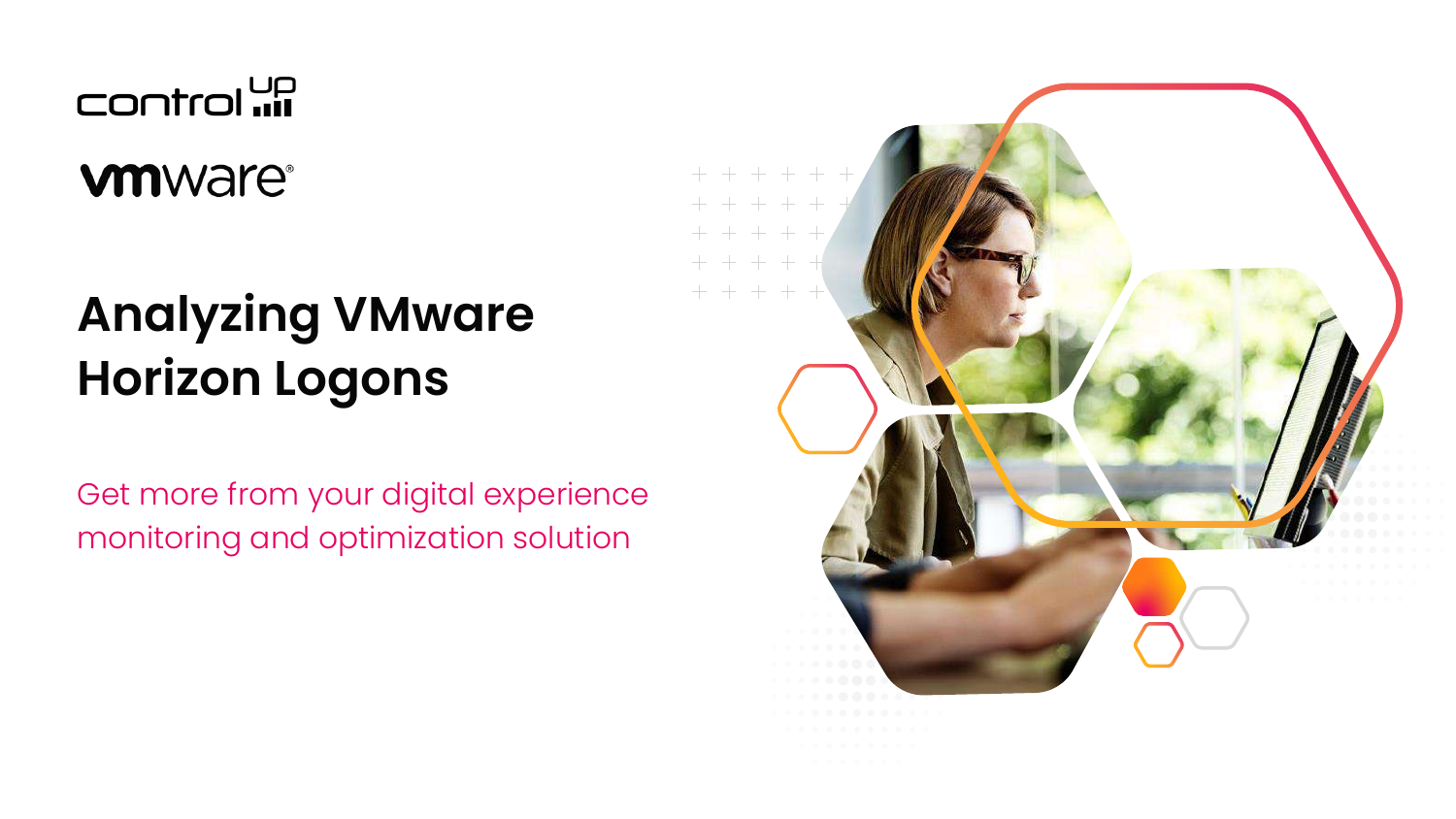## **Advanced VMware Horizon Monitoring, Powered By ControlUp**

While VMware Horizon provides a powerful virtualization platform, technologies and capabilities like Microsoft Windows, Active Directory, authentication, DNS, network, group policy, and third-party apps must work seamlessly to provide a great digital employee experience. This eBook will focus on improving the logon duration for EUC and VDI deployments.

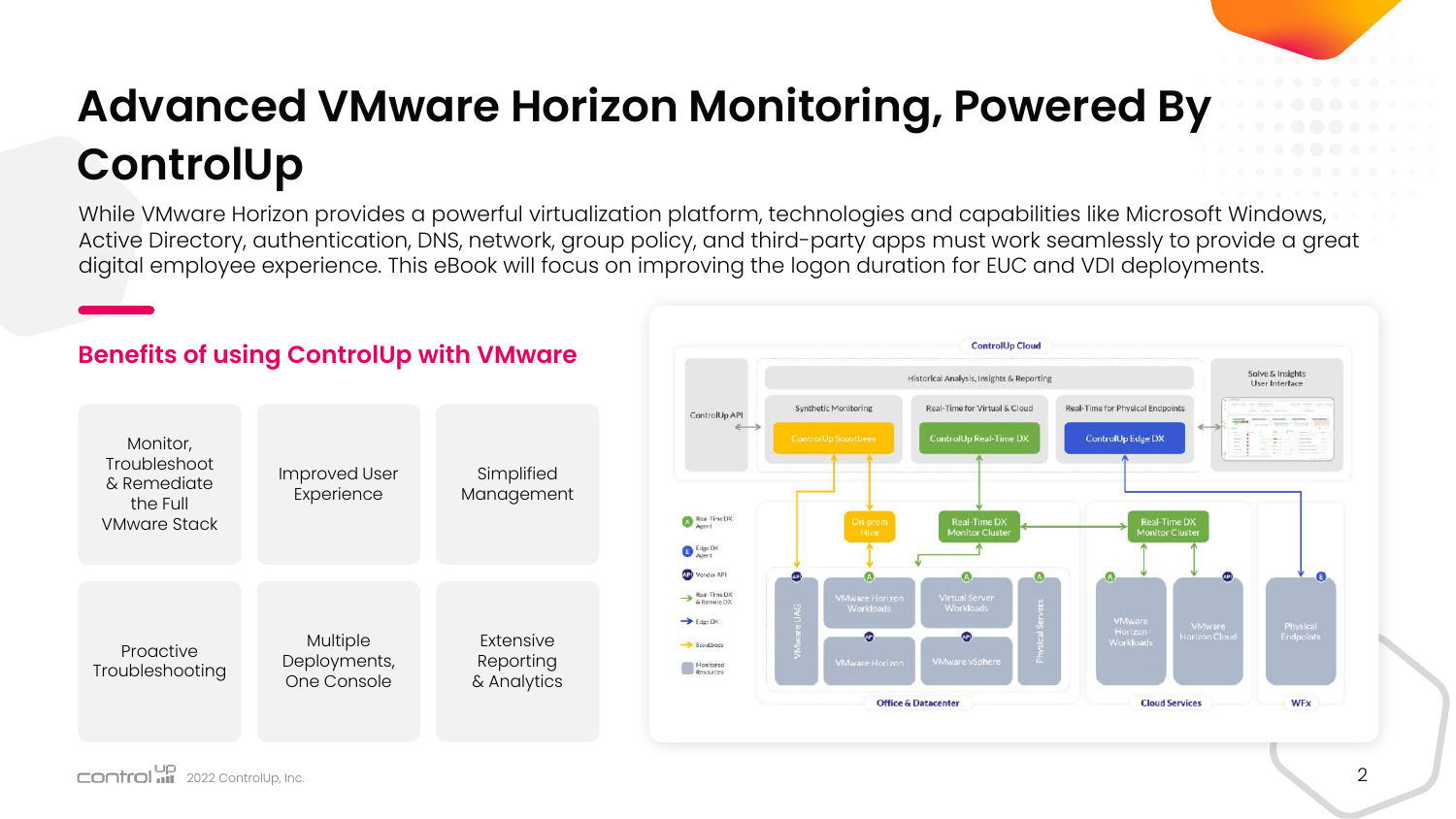### **EUC Logon Duration Study**

We examined operational metadata from over two million logons across 200 organizations to get an objective overview of logon durations and their effect on user productivity.

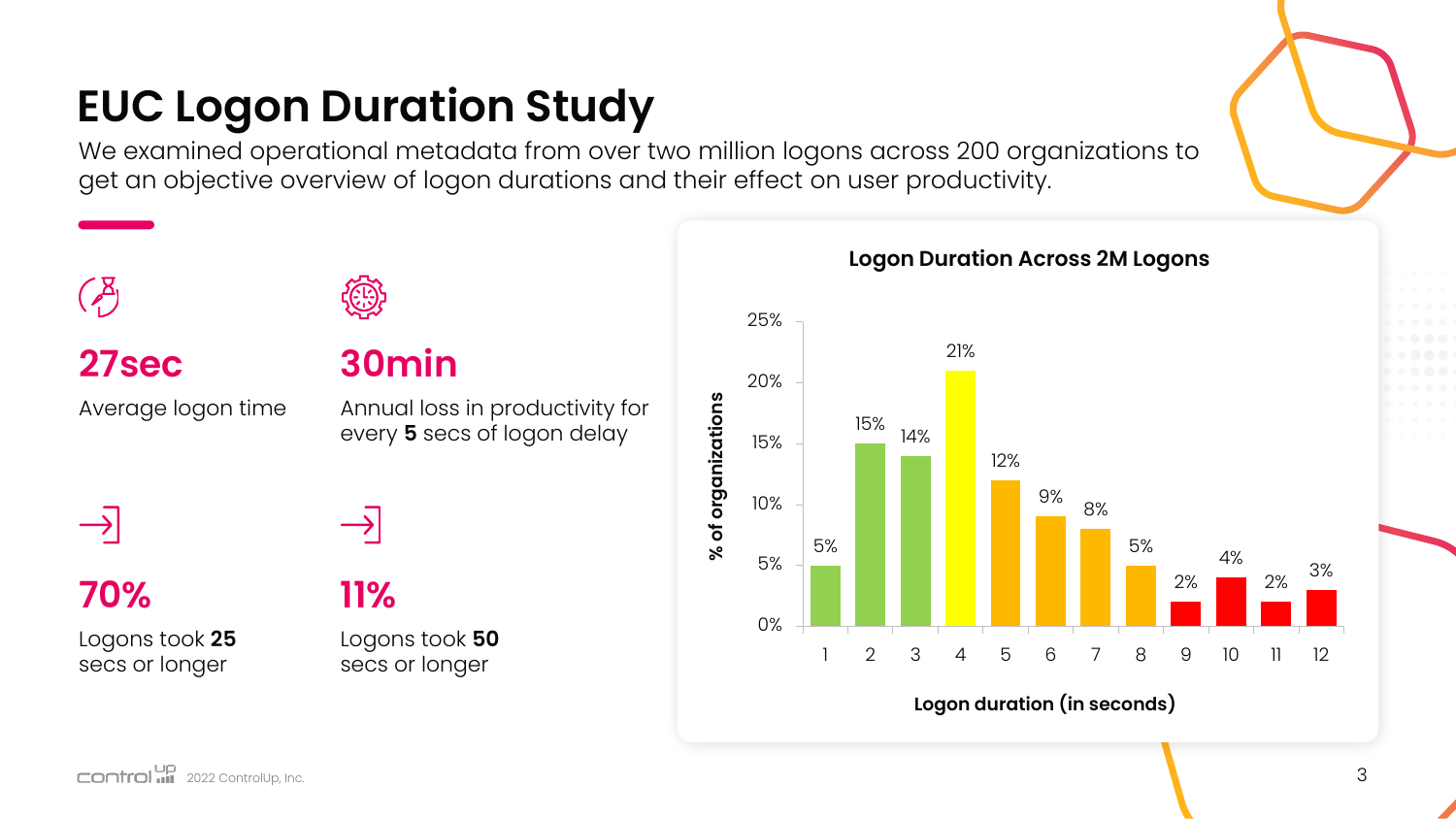### **Slow Logons Hurt Productivity**

A user's productivity can be hard to measure, but you can measure how long they are forced to wait before they can be productive.

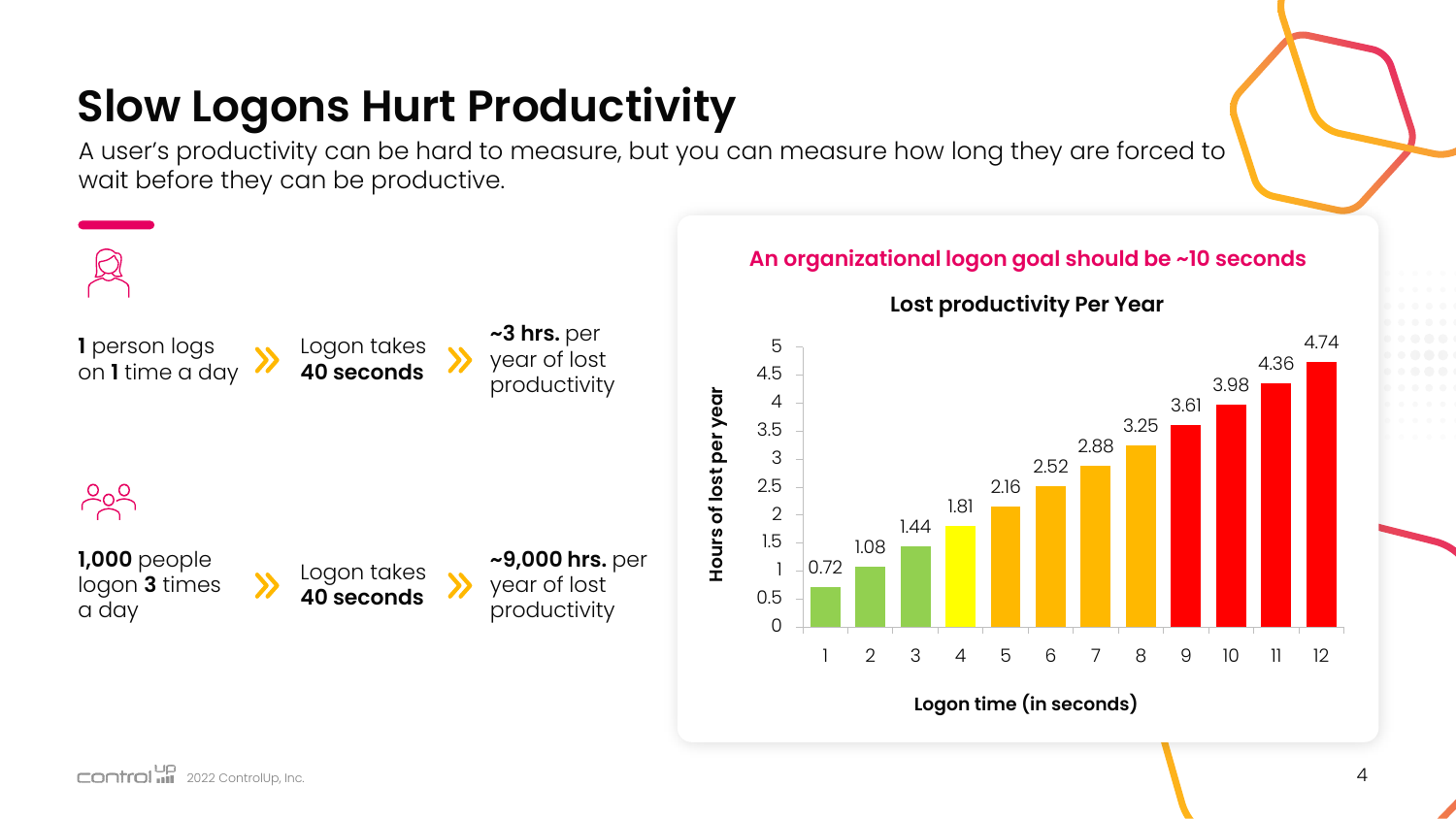### **What Causes Slow Logons**

The end-user computing (EUC) logon process involves an enormous number of variables and is complicated to isolate and troubleshoot.

### **Potential logon problem areas:**

### **Pre-Startup Phase Logon Phase Shell Start**

- Authentication
- EUC-VDI Broker
- Protocol connection
- Workspace App
- Horizon Client

- User profiles
- Group policy
- Logon scripts
- Print & driver mapping
- Client-side extensions
- AppVolumes
- FSLogix

- Startup applications
- AppX & Active Setup
- VMware DEM
- Scheduled tasks
- Startup scripts

**ControlUp** can detect all of these problems and their severity. The two most common problems are Group Policy and User Profiles.

5



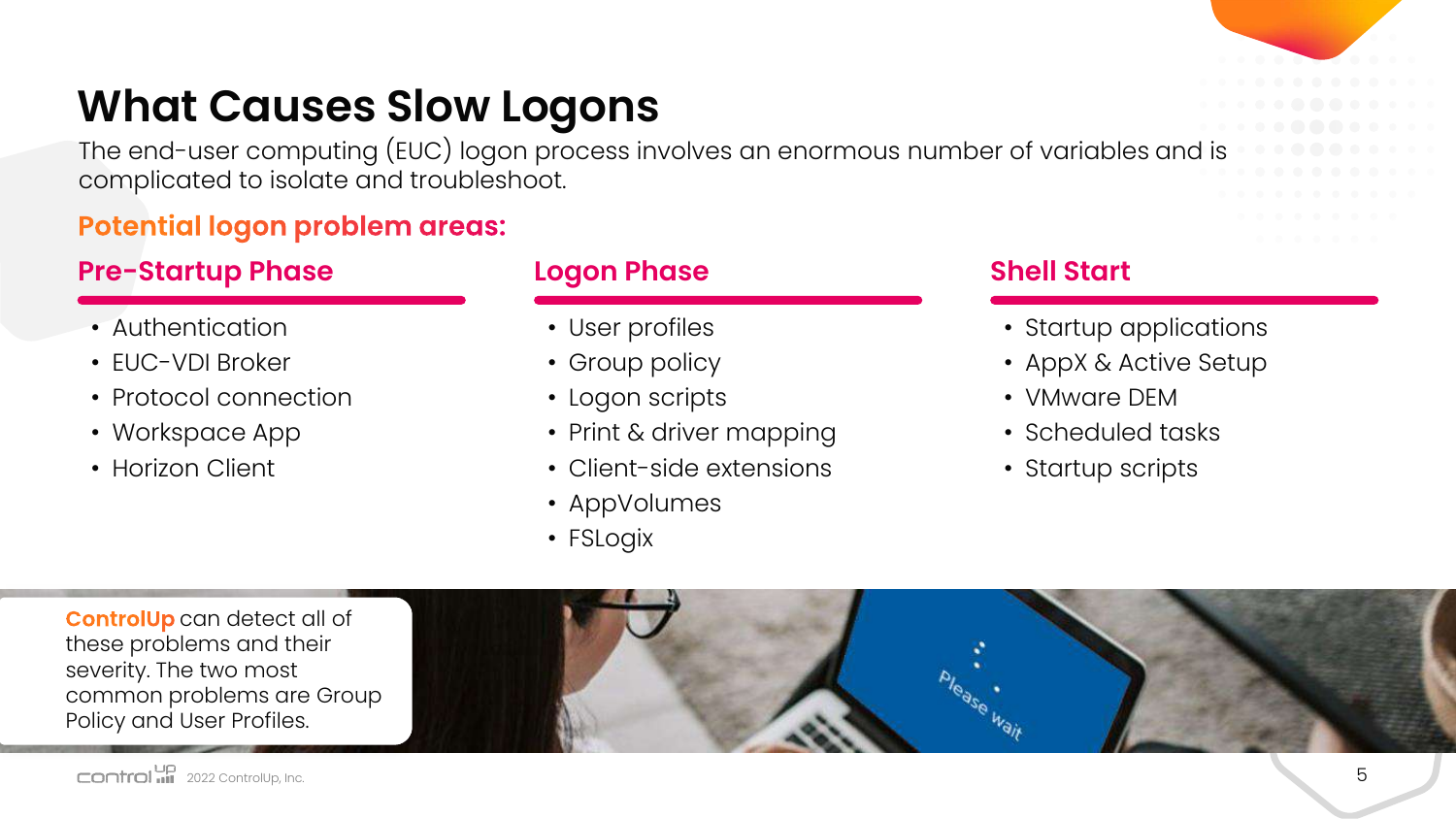### **How ControlUp Helps Shorten Logon Duration**

 $\mathbb{P}^{\!2}$ 



#### Gain visibility into the logon experience.

- Proactive testing of resources
- Real-time capture of the logon process
- Alerting on slow logons
- The User Experience column highlights users with long logons

## **olid**

#### **Observe Analyze Optimize Analyze**

#### Get a detailed inspection of the logon process.

- Identify slow logon phases
- Third-party technology impact
- Application & resource availability analysis
- Historical logon trend analysis
- Community metrics comparison

ه .<br>شم

#### Improve everyone's productivity.

- Over 300 script actions
- Recommendations for remediation
- Forecasting to plan for growth

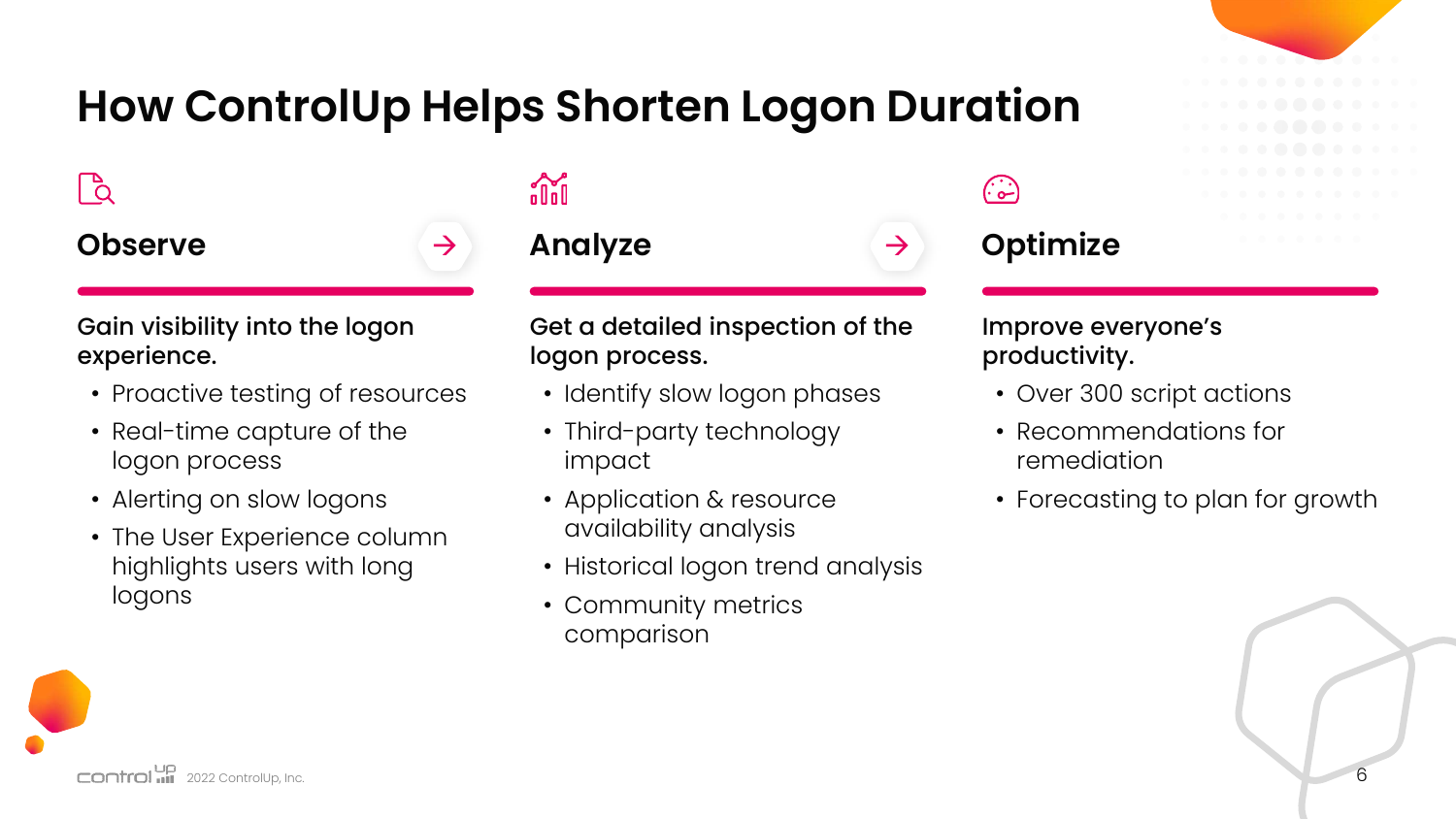## **Detecting Logon Times**

ControlUp's Analyze Logon Duration script action pinpoints logon problems in real time. With ControlUp, you get an easy-to-understand overview of your user's logon duration and can drill down to discover why logons are higher than average.

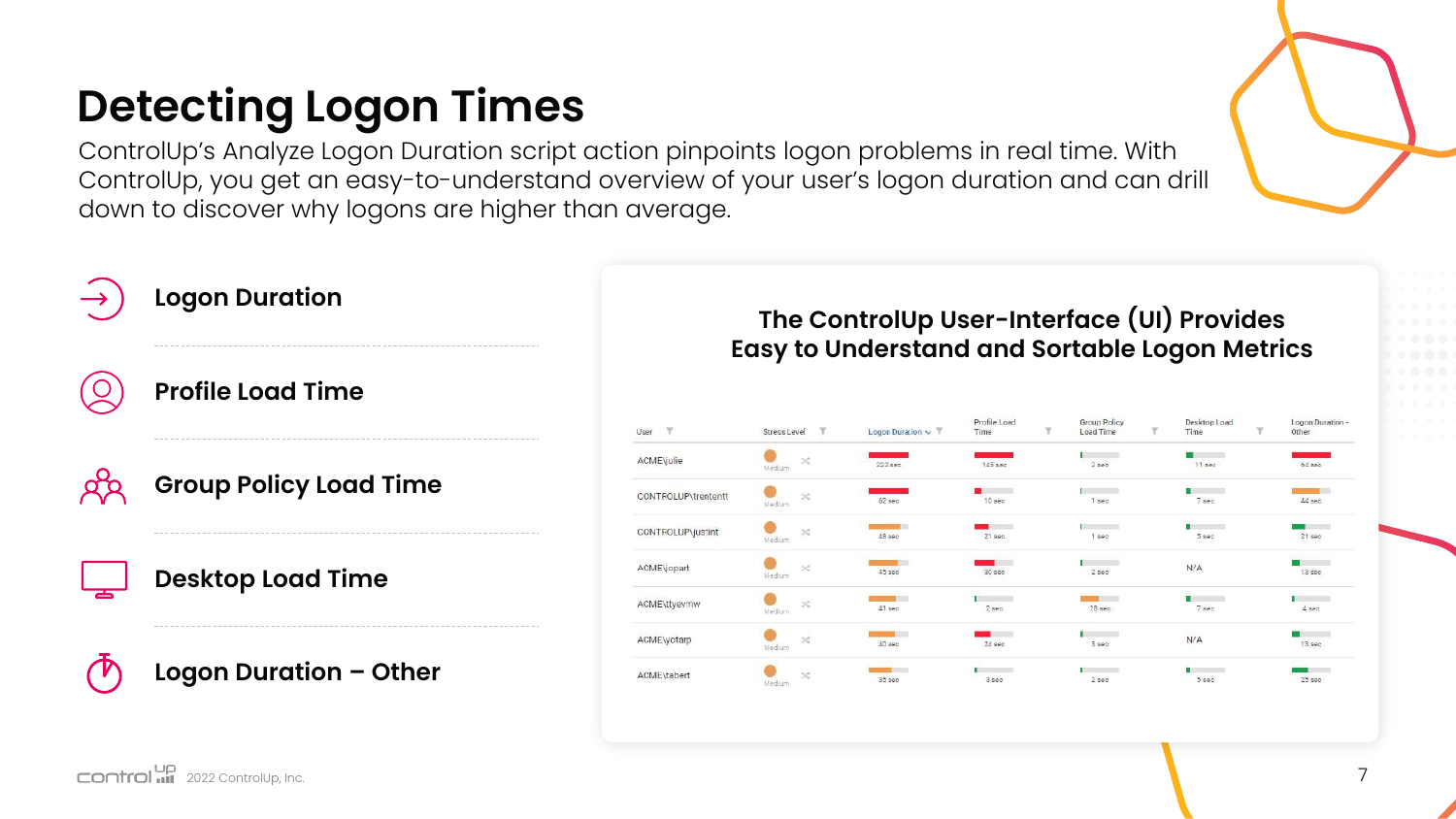## **Comparing Logon Times**

ControlUp provides a Logon Duration report that compares your organization's logon duration to the global community.

#### **The ControlUp logon duration report can answer questions like:**

- How fast is the logon process in my network perform compared to the global average?
- 

What is the difference between the logon duration in peak and off-peak hours?

Which phase of the logon process accounts for the largest  $\square \rightarrow \square$ portion of the total logon duration? 同田

*We are very excited about ControlUp. We use it in our day-to-day management and as a triage tool for quick and easy analysis. The ability to manage multiple registry entries, file systems and services is invaluable. This is NOT just a monitoring tool, it is really an overall server management tool. I would definitely recommend this to colleagues.*

**Matt Goulding | Senior Analyst, CareTech Solutions** (Healthcare, Technology)



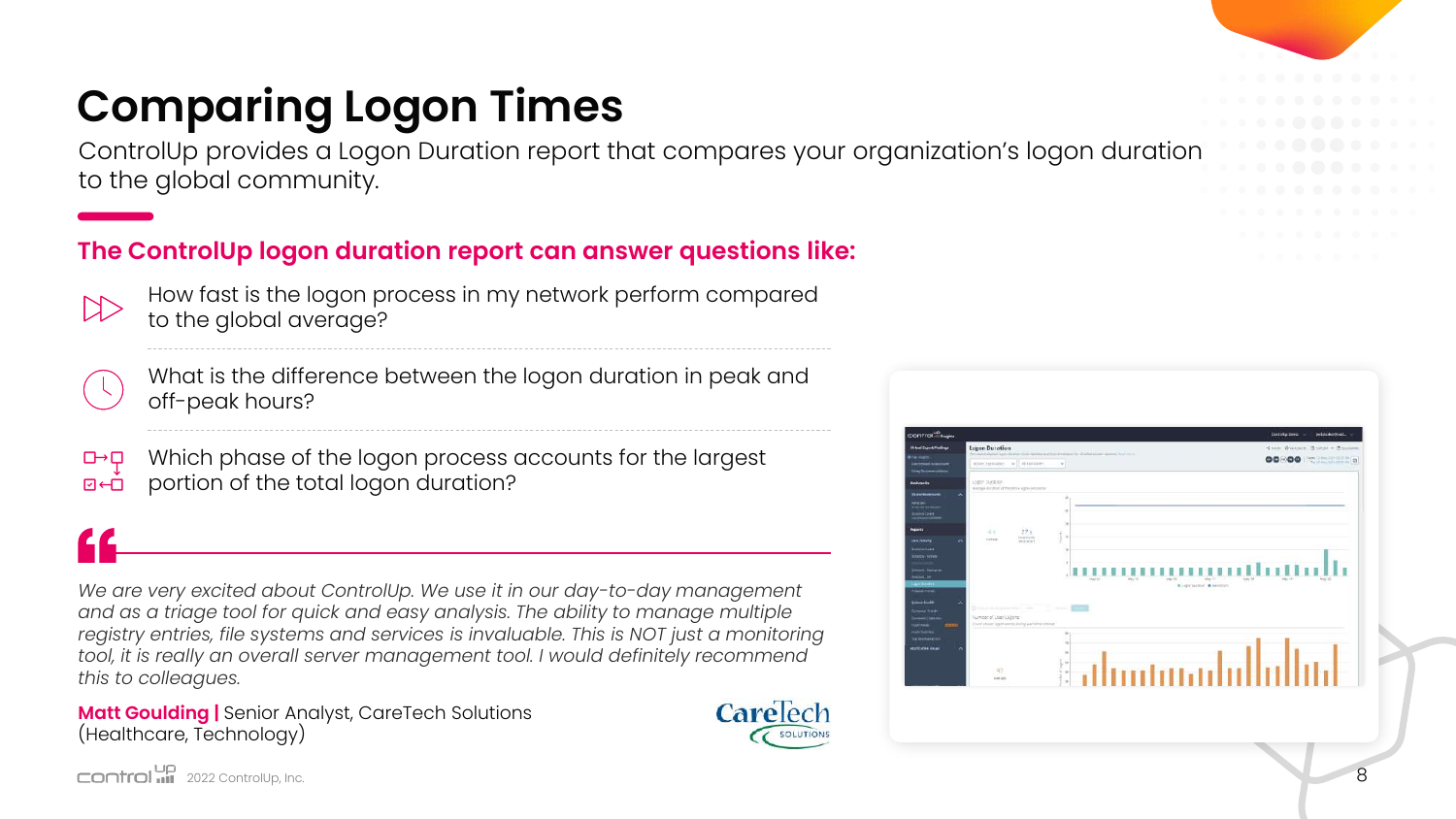## **Group Policy Logon Time Problems**

ControlUp's operational metadata report shows an average Group Policy logon process takes 7.5 seconds. The distribution suggests that if your organization's Group Policy processing time is above 5.8 seconds (the median), then you are slower than 50% of organizations and you have an opportunity to make a significant, impactful change.

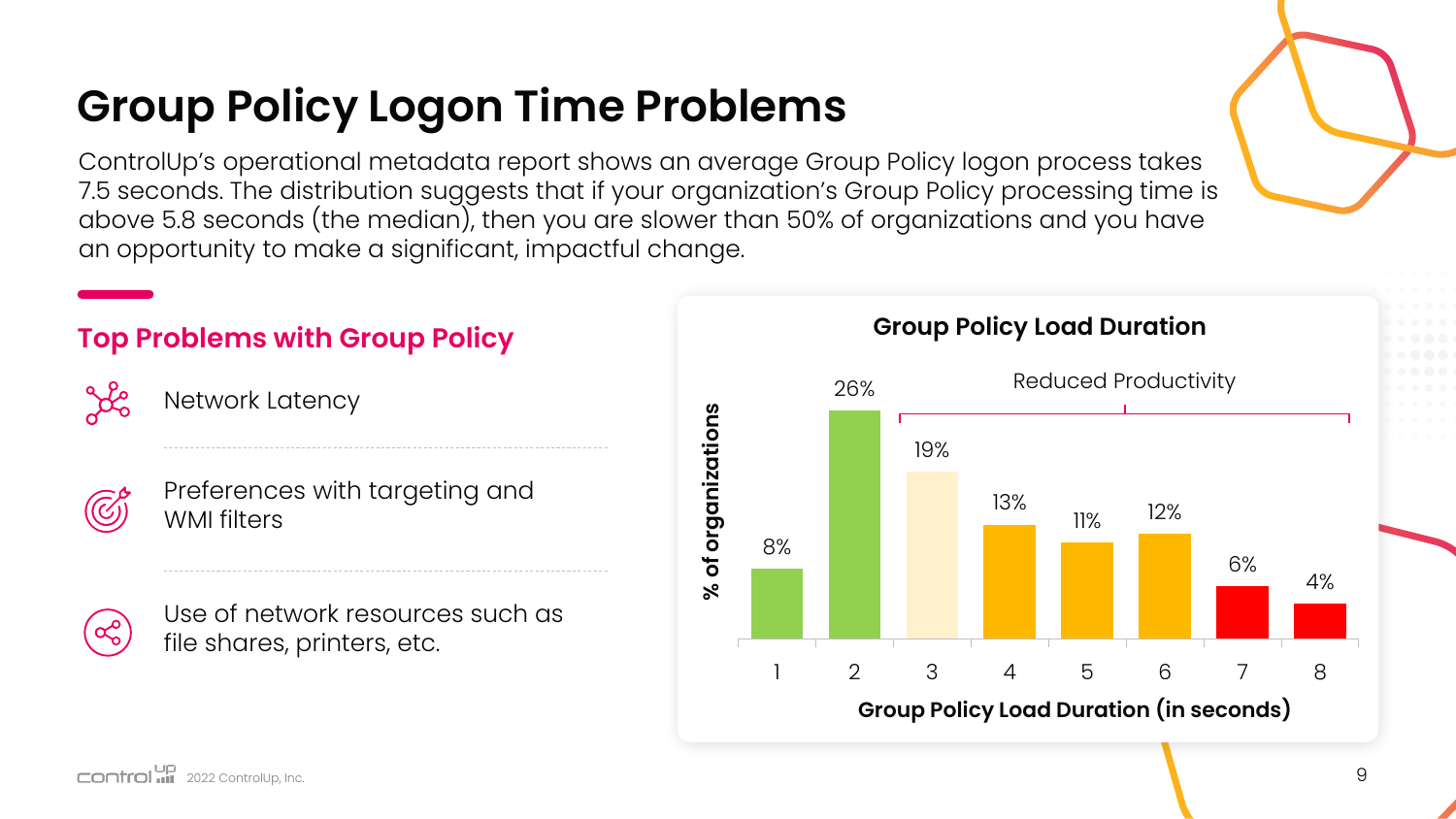## **Group Policy Logon Times Solutions**

ControlUp lets you easily sort data to find details on group policy load times. Then, our Virtua : Expert™ will suggest a script action to help optimize your logon durations.

#### **Recommended Script Actions for GPO issues**



*What we really like is the right click features for administration, to be able to do remote GPO management, look at the registry. The biggest feature we really love is the compare tool for the registry, the services and files system, everything. We use the tool on a daily basis.*

#### **Sean Cottrell | Secura Insurance**



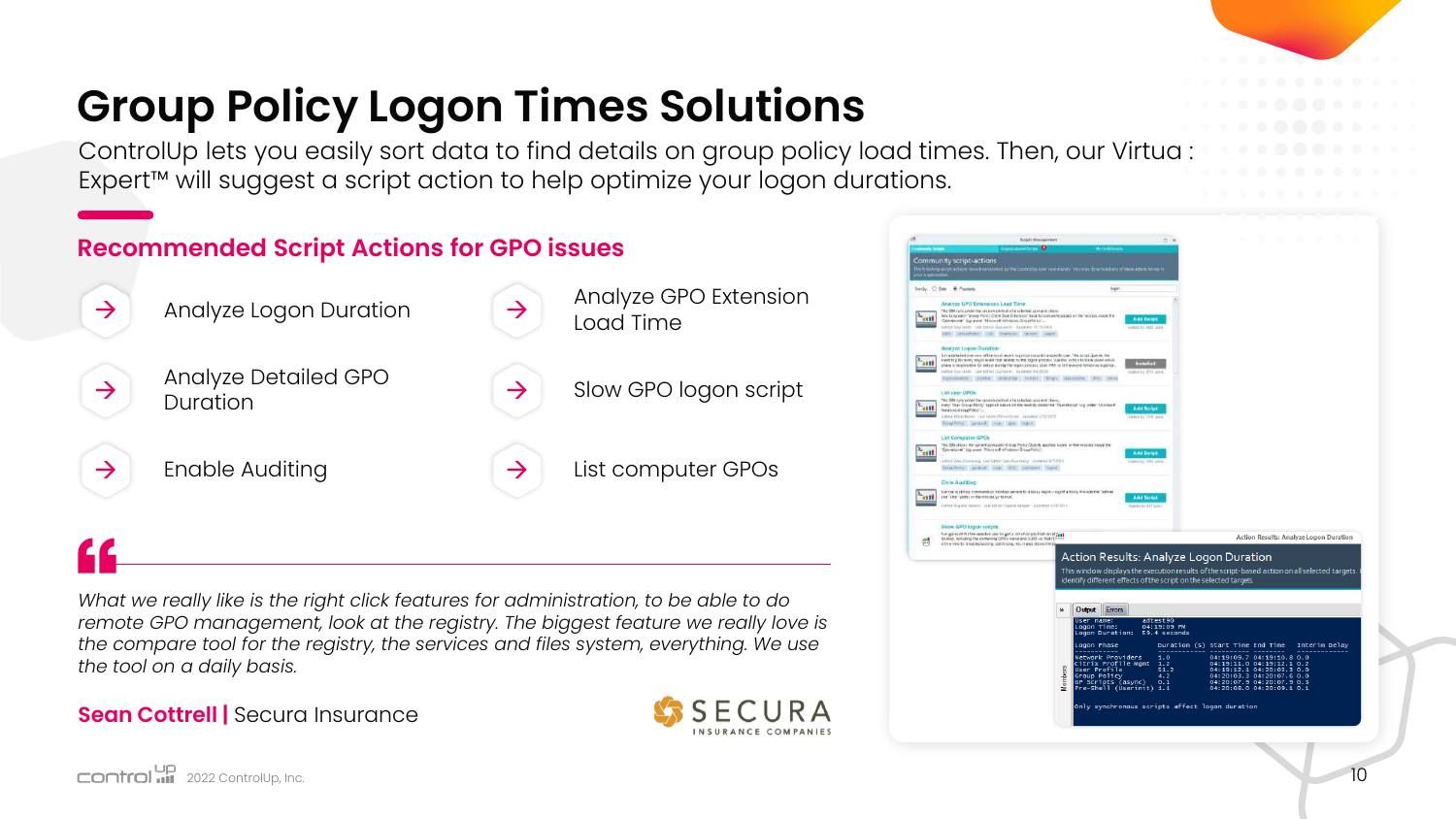### **User Profile Load Time Problems**

Our operational metadata report also shows an average profile load time of two seconds. While that is not very long, the chart below shows that 15% of users in our sample wait 10 seconds or more on average to load the user profile.

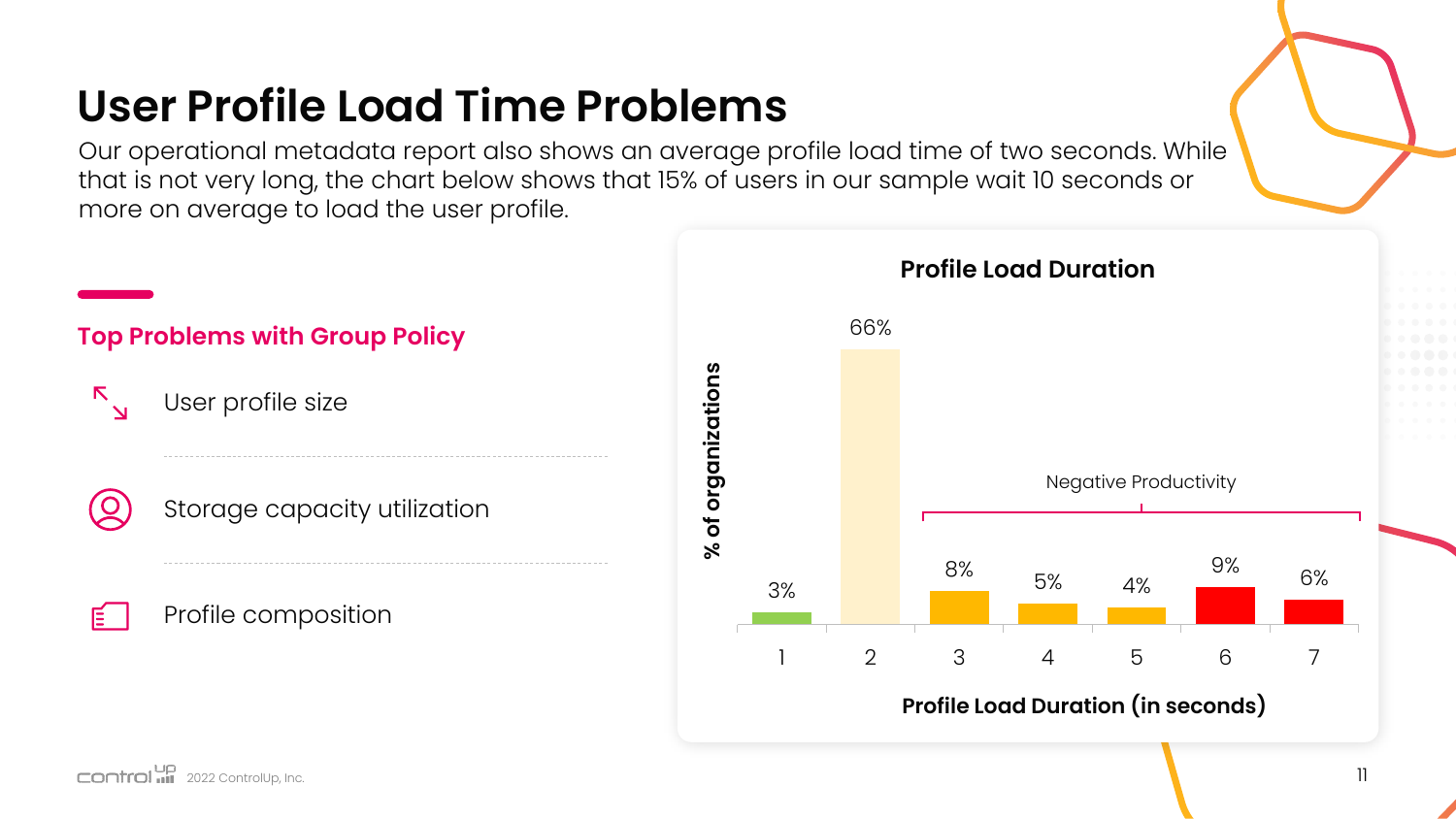## **Solutions for User Profile Load Times**

668

Profile management is an important aspect of every application or desktop virtualization implementation. Whether you have a user profile management solution or if you manage your users' profiles locally, it is important to monitor and moderate the profile size and composition (total number of files)

#### **Recommended Script Actions**



Calculate user profile size

Clean windows system drives



List redirected user profiles



Show or delete user profiles

*We use ControlUp to take care of the user profile as well as performance issues, getting latency information and server utilization for memory and CPU. It's a great tool that makes us extremely proactive about the issues that we can see in our infrastructure.*

**Daniel Ruiz | Cloud Technologies Manager** Geller and Company

GELLER & COMPANY

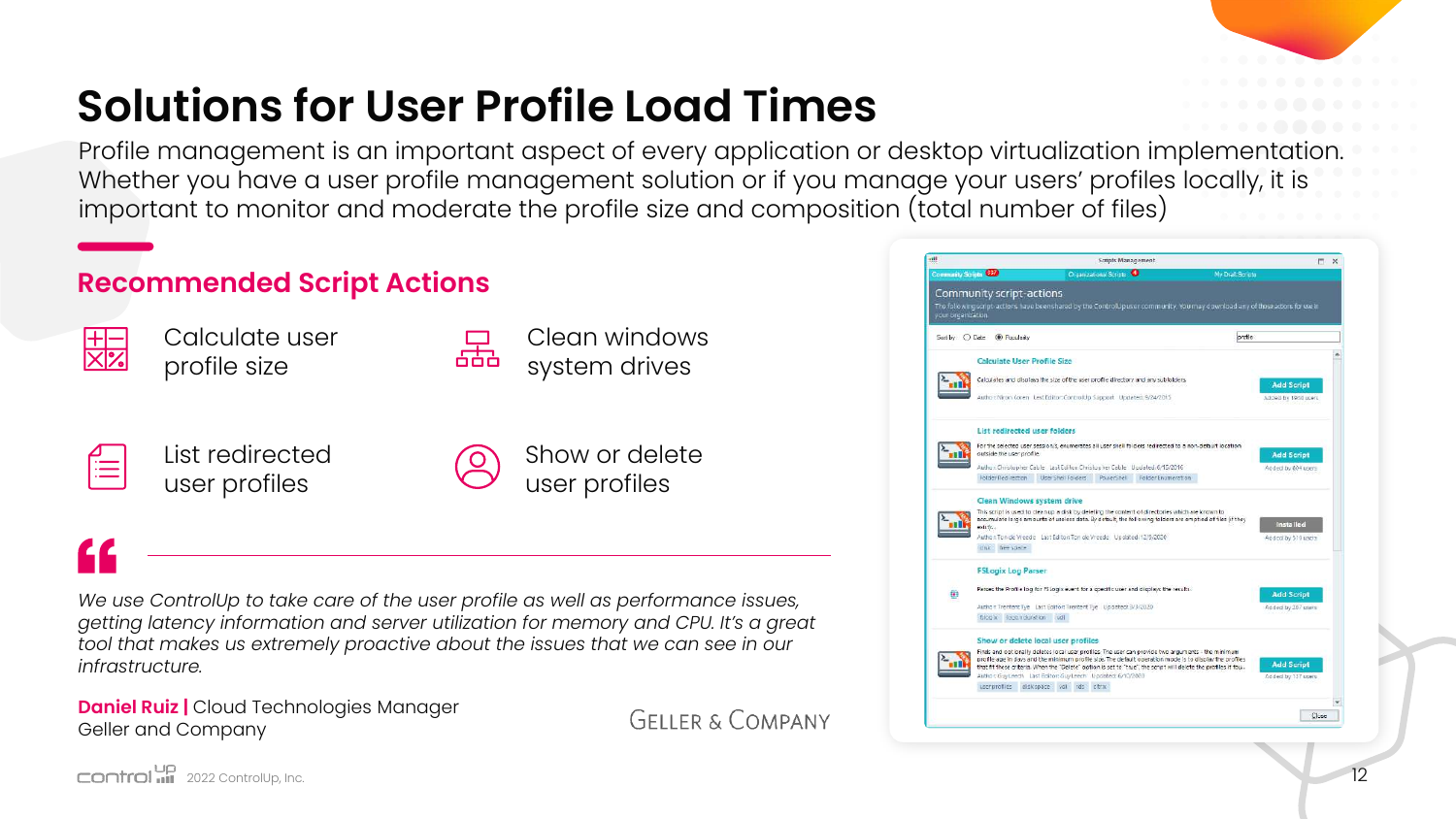## **Analyzing VMware Horizon Logons**

ControlUp also provides deep analyses for logon durations from technologies outside of the windows environment.



VMware Dynamic Environment Manager

VMware AppVolumes



VMware Horizon Client

| Client Name                                                                                                                                                                | Display Protocol : BLAST<br>$: Z9PE-D16$                                                                                                                                                                                                              | : HZNConnect.bottheory.local                                                                 |                                                                                                                                                                                                                                                                                                                                      |        |
|----------------------------------------------------------------------------------------------------------------------------------------------------------------------------|-------------------------------------------------------------------------------------------------------------------------------------------------------------------------------------------------------------------------------------------------------|----------------------------------------------------------------------------------------------|--------------------------------------------------------------------------------------------------------------------------------------------------------------------------------------------------------------------------------------------------------------------------------------------------------------------------------------|--------|
| Duration                                                                                                                                                                   | Logon start : 4/17/2020 10:59:41<br>Logon end : 4/17/2020 11:01:46<br>: 124.7 seconds                                                                                                                                                                 |                                                                                              |                                                                                                                                                                                                                                                                                                                                      |        |
| Source                                                                                                                                                                     | Phase                                                                                                                                                                                                                                                 | Duration (s) Start Time End Time                                                             |                                                                                                                                                                                                                                                                                                                                      | Gap(5) |
| Windows<br><b>FSLOGIX</b><br>Windows <b>Windows</b><br>windows<br>App Volumes ShellStart<br><b>FSLOO1X</b><br>Windows<br>Windows<br>Shell <sup>1</sup><br>shell -<br>She11 | Windows Logon Time<br>App Volumes Wait For Volume Attach 15.1<br>LoadProfile<br>User Profile<br>Group Policy<br>ShellStart<br>Pre-Shell (Userinit)<br>she11<br>AppX File Associations 15.9<br>AppX - Load Packages<br>ActiveSetup<br>Windows Duration | 0.0<br>60.2<br>0.4<br>10.4<br>0.0<br>3.7 <sup>2</sup><br>C.0<br>45.0<br>39.0<br>7.1<br>124.7 | 10:59:40.5 10:59:40.5<br>10:59:41.6 10:59:56.7 1.1<br>10:59:46.1 11:00:46.4<br>11:00:46.4 11:00:46.8 0.0<br>11:00:46.8 11:00:57.3 0.0<br>11:00:57.5 11:00:57.5 0.3<br>11:00:57.6 11:01:01.3 0.0<br>11:01:01.3 11:01:01.3 0.0<br>11:01:01.3 11:01:46.3 0.0<br>11:01:01.9 11:01:17.8<br>11:01:02.1 11:01:41.1<br>11:01:03.5 11:01:10.7 |        |

- - - - - - -